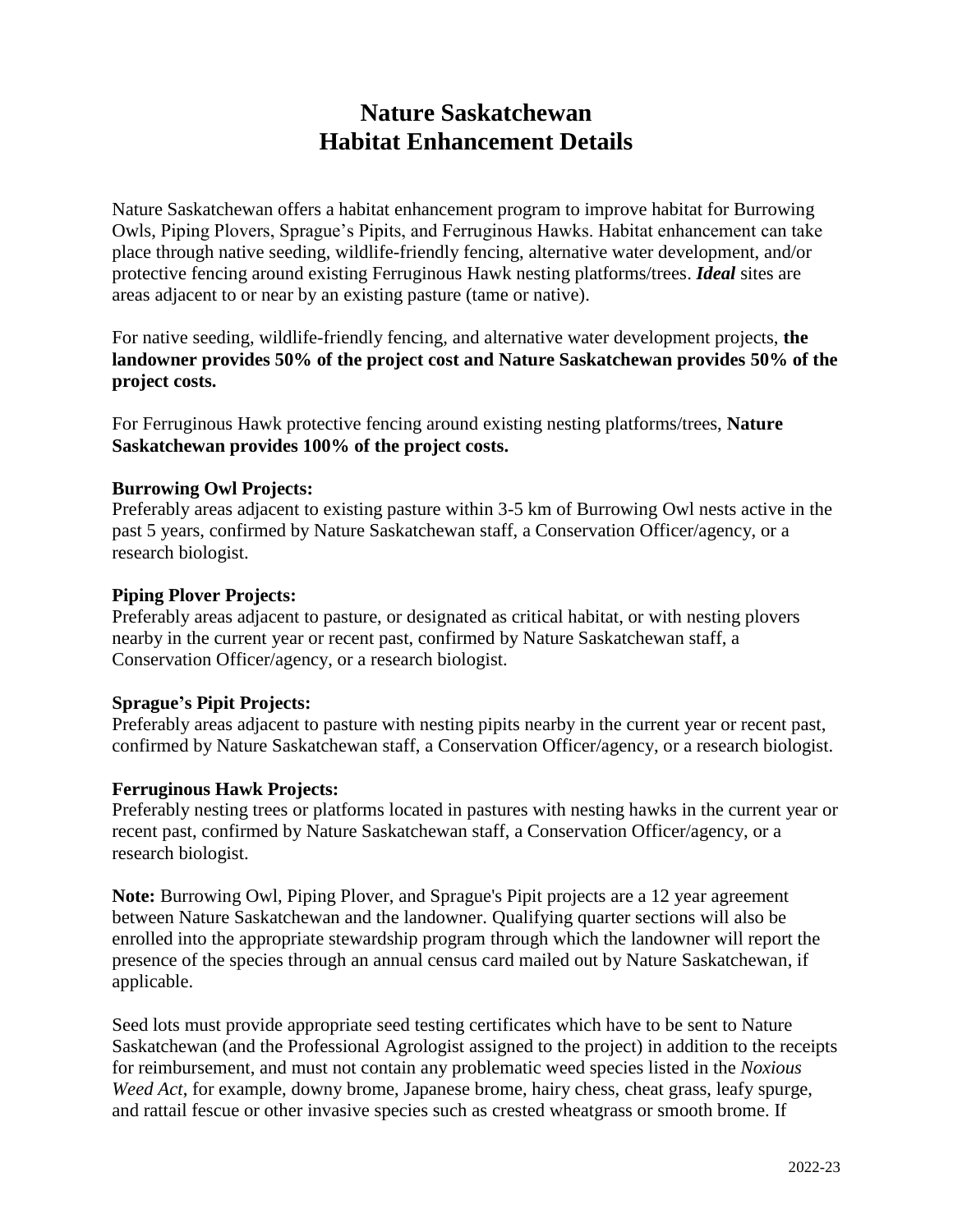seeding of these species were to occur the recipient may be required to repay, or redirect to other stewardship activities, the full amount of the funds advanced for planting.

Recipient cannot receive funds if the land was broken from native prairie within the past three years. The same funding repayment or redirection requirement outlined above would apply to this situation. Assistance is subject to available funds and landowner participation/contribution. Projects are considered a 50-50 cost share between the recipient and Nature Saskatchewan where payment is calculated based on 50% of the total receipts.

## **Payment breakdown**

### **Native Seeding Projects**:

- For seed, the maximum level of assistance is **half of \$100/acre** for seeding a **100% native grass mixture of at least 2 species**. If the cost of the seed blend is below the maximum, only 50% of the actual seed cost will be paid. Seeding needs to be done within18 months of seed purchase, if mix is not sown within 18 months, the landowner must let us know why.
- For seeding, the maximum level of assistance is **half of \$35/acre** which can include renting proper seeding equipment for native blends and the work involved. If the cost of seeding is below the maximum, only 50% of the actual labour and equipment cost will be paid.
- For glyphosate-based herbicide applications, the maximum level of assistance is **half of \$22/acre** which includes the cost of herbicide and application. If the cost of herbicide and application is below the maximum, only 50% of the actual cost will be paid.

**Native Grass Seed Examples** (there are more options available)**:**

|  | <b>Awned Wheat Grass</b>     |
|--|------------------------------|
|  | Little Bluestem              |
|  | Big Bluestem                 |
|  | <b>Purple Prairie Clover</b> |
|  | <b>Blue Gramma</b>           |
|  |                              |

**Note**: Recipient must speak to a trained agrologist (provided by Nature Saskatchewan), specialized in native species to know which native seed blend is best suited for their area.

### **Wildlife-Friendly Fencing Projects:**

 A 50% cost share whereby Nature Saskatchewan provides the landowner with funding up to a maximum of **half of \$4,500** for the total cost of one mile of 2 strand high tensile **electric**  fencing, on 4-5" posts spaced a maximum of 100' intervals with braces at corners and every ¼ mile for the purpose of exclusion and cross fencing. The top strand must be **40-42" or less** from the ground, the bottom strand must be at **least 18"** from the ground, and there must be at **least 12"** between the two strands. Fencing needs to be on a quarter section that is native or perennial cover (except for Piping Plover projects). **The invoice should include custom fencing costs at a maximum of \$4,500 per mile.** If the cost of the fence is below the maximum, only 50% of the actual cost will be paid.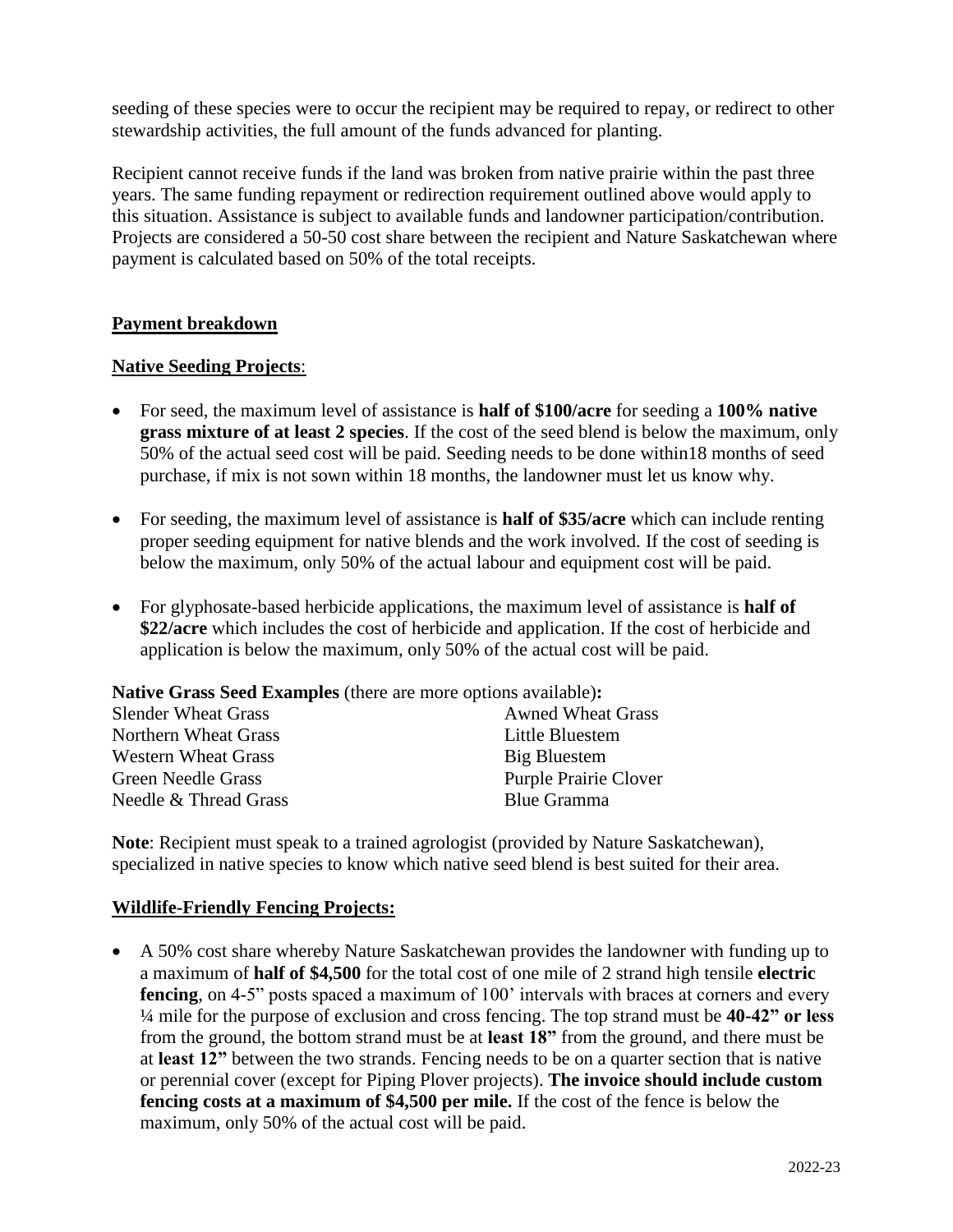A 50% cost share whereby Nature Saskatchewan provides the landowner with funding up to a maximum of **half of \$6,000** for the construction of 1 mile of 4 wire, (12 ½ gauge double strand barb) **bottom and top wire smooth**, with the highest wire **40 inches** or less off the ground, the lowest wire **18 inches** or more off the ground, the top 2 wires no less than **12 inches** apart. Fencing needs to be on a quarter section that is native or perennial cover (except for Plovers on Shore projects). **The invoice should include custom fencing costs at a maximum of \$6,000 per mile.** If the cost of the fence is below the maximum, only 50% of the actual cost will be paid.

## **Water Development Projects:**

 A 50% cost share whereby, Nature Saskatchewan provides the landowner with funding up to a maximum of **half of \$3,500** for the development of a livestock watering site upon submission of original receipts totaling at least \$3,500. If the cost of the watering site is below the maximum, only 50% of the actual cost will be paid. Watering sites need to enhance an area that is native or perennial and/or protect riparian areas.

## **Ferruginous Hawk Nest Platform/Tree Fencing Projects:**

 Nature Saskatchewan provides the landowner with 100% funding up to a maximum of **\$500** for the total cost of construction of fencing around Ferruginous Hawk nesting tree(s) and/or platform(s). The fence must have either **barbless top wire** (i.e. smooth, single or doublestrand) or else have **permanent high-visibility-fence-wire markers** (may be provided by Nature Saskatchewan, if available) attached along the top two strands of barbed wire, spaced horizontally by no more than 1.5 meters (5 feet). Fencing should not occur around an active hawk nest between March 15 and July 15. If the cost of the fence is below the maximum, only what the project cost will be paid.

### **Restrictions and suggestions:**

- Broadcast seeding is not allowed as it does not offer the depth and space precision important for native species establishment. Seeding depth has to be between ¼ and ¾ inch deep but is dependent on the type of soil. Seeding with an air drill is recommended for depth precision. A press drill provides the best depth and space precision results.
- Recipient must be the registered landowner or must have the registered landowner's permission to do this project and both parties will have to sign the contract
- Herbicides must be glyphosate-based. The residues of some other herbicides may prevent establishment of certain native species.